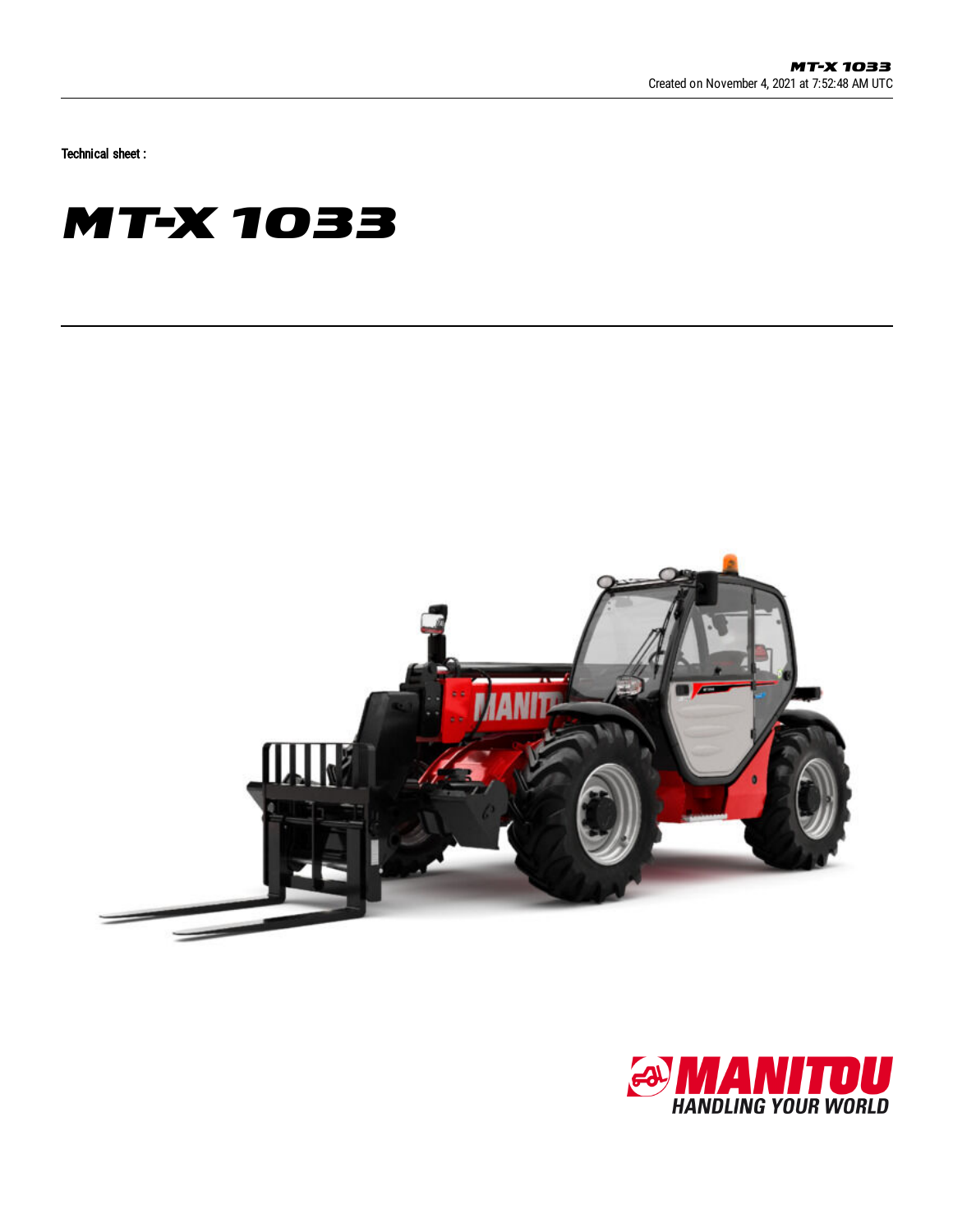|                                             |         | MI-X 1033 - Created on November 4, 2021 at 7:52:48 AM |
|---------------------------------------------|---------|-------------------------------------------------------|
| Capacities                                  |         | <b>Metric</b>                                         |
| Max. capacity                               |         | 3300 kg                                               |
| Max. lifting height                         |         | 9.98 m                                                |
| Max. outreach                               | r1      | 7.15 m                                                |
| Breakout force with bucket                  |         | 5330 daN                                              |
| <b>Weight and dimensions</b>                |         |                                                       |
| Overall length to carriage                  | 111     | 4.93 m                                                |
| Overall width                               | b1      | 2.25 m                                                |
| Overall height                              | h17     | 2.30 <sub>m</sub>                                     |
| Wheelbase                                   |         | $2.69$ m                                              |
| Ground clearance                            | y<br>m4 | 0.44 <sub>m</sub>                                     |
| Overall cab width                           | b4      | 0.89 <sub>m</sub>                                     |
|                                             | a4      | 12°                                                   |
| Tilt-up angle                               |         | 114°                                                  |
| Tilt-down angle                             | a5      |                                                       |
| External turning radius (over tyres)        | Wa1     | $3.66$ m                                              |
| Unladen weight (with forks)                 |         | 7745 kg                                               |
| Tyres type                                  |         | Pneumatic                                             |
| Standard tyres                              |         | Alliance 400/80 - 24 - 162A8                          |
| Forks length / width / section              | 1/e/s   | 1200 mm x 125 mm / 45 mm                              |
| <b>Performances</b>                         |         |                                                       |
| Lifting                                     |         | 6.70s                                                 |
| Lowering                                    |         | 5.40s                                                 |
| Extension                                   |         | 13.60 s                                               |
| Retraction                                  |         | 8.70s                                                 |
| Crowd                                       |         | 2.70 s                                                |
| Dump                                        |         | 2.30 s                                                |
| <b>Engine</b>                               |         |                                                       |
| Engine brand                                |         | Perkins                                               |
| Engine norm                                 |         | Stage IIIA                                            |
| Max. fuel sulphur content                   |         | 5000 ppm                                              |
| Engine model                                |         | 1104D-44 TA                                           |
| Number of cylinders / Capacity of cylinders |         | 4 - 4400 cm <sup>3</sup>                              |
| I.C. Engine power rating - Power (kW)       |         | 101 Hp / 74.50 kW                                     |
| Max. torque / Engine rotation               |         | 410 Nm @ 1400 rpm                                     |
| Drawbar pull (Laden)                        |         | 9100 daN                                              |
| <b>Transmission</b>                         |         |                                                       |
| Transmission type                           |         | <b>Torque Converter</b>                               |
| Number of gears (forward / reverse)         |         | 4/4                                                   |
| Max. travel speed                           |         | 27 km/h                                               |
| Parking brake                               |         | Manual                                                |
| Service brake                               |         | Oil-immersed multi-discs on front & rear axles        |
| <b>Hydraulics</b>                           |         |                                                       |
| Hydraulic pump type                         |         | Gear pump                                             |
| Hydraulic flow / Pressure                   |         | 106 l/min / 250 bar                                   |
| <b>Tank capacities</b>                      |         |                                                       |
| Engine oil                                  |         | 111                                                   |
| Hydraulic oil                               |         | 128 l                                                 |
| Fuel tank                                   |         | 1201                                                  |
| Noise and vibration                         |         |                                                       |
| Noise at driving position (LpA)             |         | 76 dB(A)                                              |
| Noise to environment (LwA)                  |         | 104 dB(A)                                             |
| Vibration on hands/arms                     |         | $< 2.50$ m/s <sup>2</sup>                             |
| <b>Miscellaneous</b>                        |         |                                                       |
| Steering wheels (front / rear)              |         | $2/2$                                                 |
| Drive wheels (front / rear)                 |         | $2/2$                                                 |
| Safety / Safety cab homologation            |         | Standard EN 15000 / ROPS - FOPS cab (level 2)         |
|                                             |         |                                                       |

Controls

J S M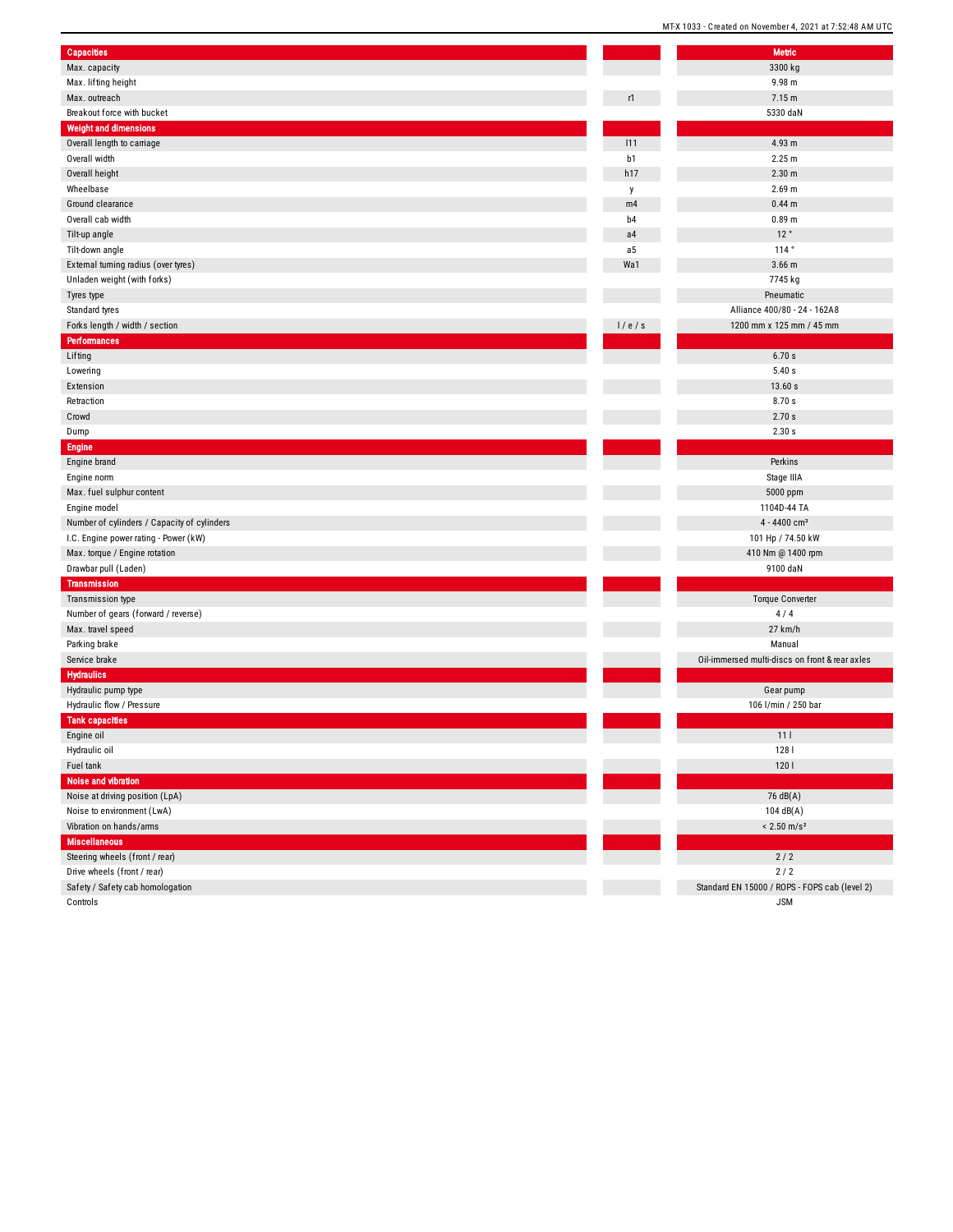## Dimensional drawing



## Load chart